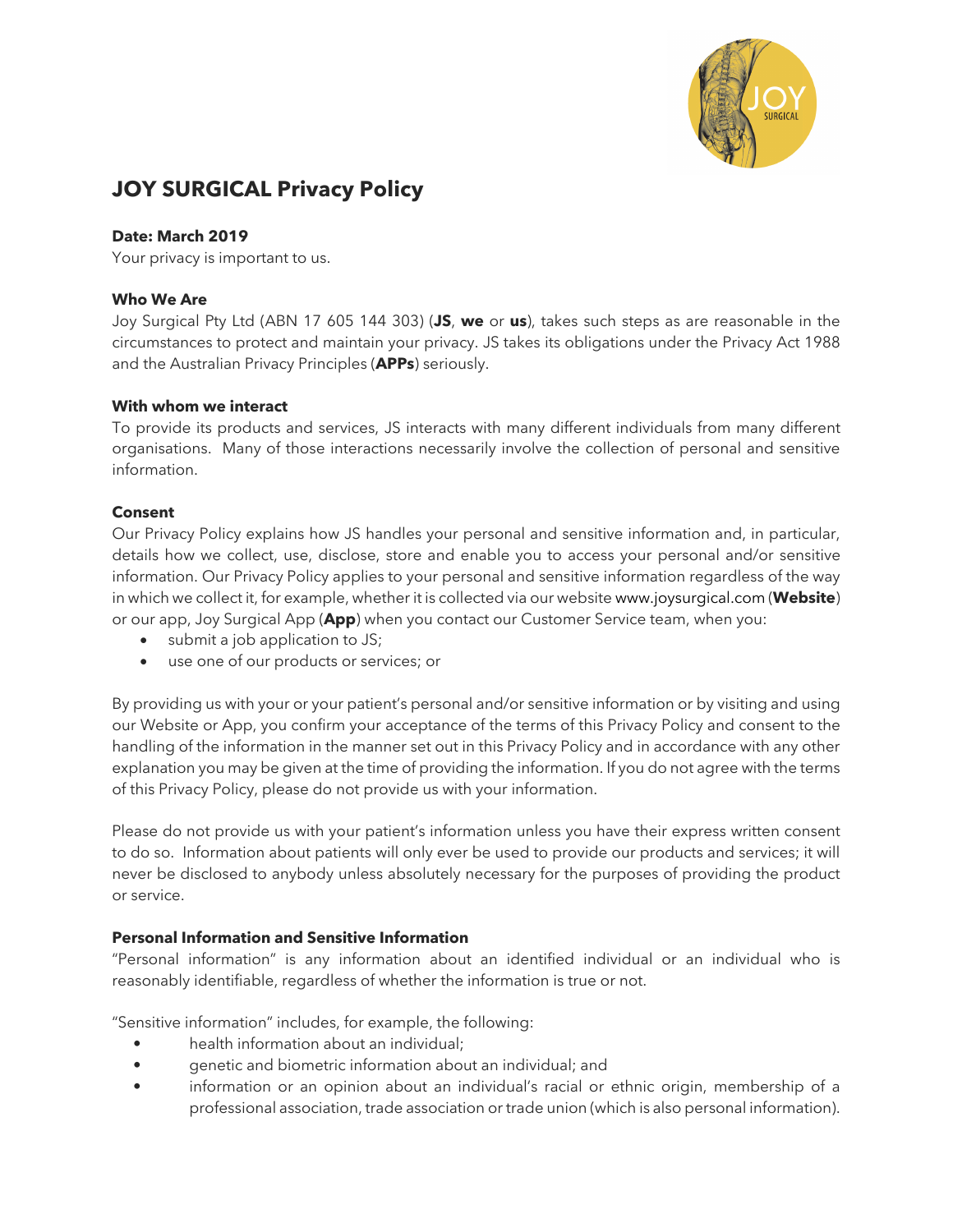

### **What personal information and sensitive information do we collect**

The type of information we collect from you will depend upon the type of interaction you have with us.

Broadly speaking, the types of personal and/or sensitive information that we collect may include:

- from our customers and suppliers full names of key contacts, employer name, work contact details (including address, phone number, fax number and email address);
- in respect of patients patient name, date of birth, gender, address, phone number, wound details (including descriptions, measurements and photographs) and other health- related information, private health insurance details; and
- from job applicants and employees full name, contact details (including address, phone number and email address), driver's licence details, job title, passport details, employment history and education details, names and contact details of referees, next of kin details (in the event of an emergency).

We may collect personal and/or sensitive information from you in a variety of ways, including the following:

- when you request the supply and /or delivery of one of our medical products;
- when you request a quote for our products and/or services or wish to arrange private health insurer funding, for example, when an application for funding is submitted to us;
	- during the clinical management process when using our products or services;
- when you:
	- arrange payment for use of our products and/or services;
	- visit our Website, App and any other webpage that we own and manage;
	- contact us by phone, email, post or via the Website;
	- when you register for and/or attend one of our Education Sessions;
	- subscribe to receive our newsletter or promotional materials or sign up to a mailing list; and/or
	- participate in surveys, such as our Customer Service Survey, or competitions or other promotional activities.

JS may also collect your personal information from third parties. This may include (but is not limited to) the collection of your personal and/or sensitive information from:

- your treating doctor(s), hospital or clinic;
- someone duly authorised to act on your behalf;
- your private health insurer;
- health records which may be provided to us by, for example, your hospital or treating doctor etc;
- recruiters we have retained and from referees you have provided in support of a job application.

From time to time, you may be able to visit our Website or deal with us anonymously or by pseudonym. However, please be aware that, if you do not provide us with certain information that we require, we may not be able to provide you with the products and/or services that you seek.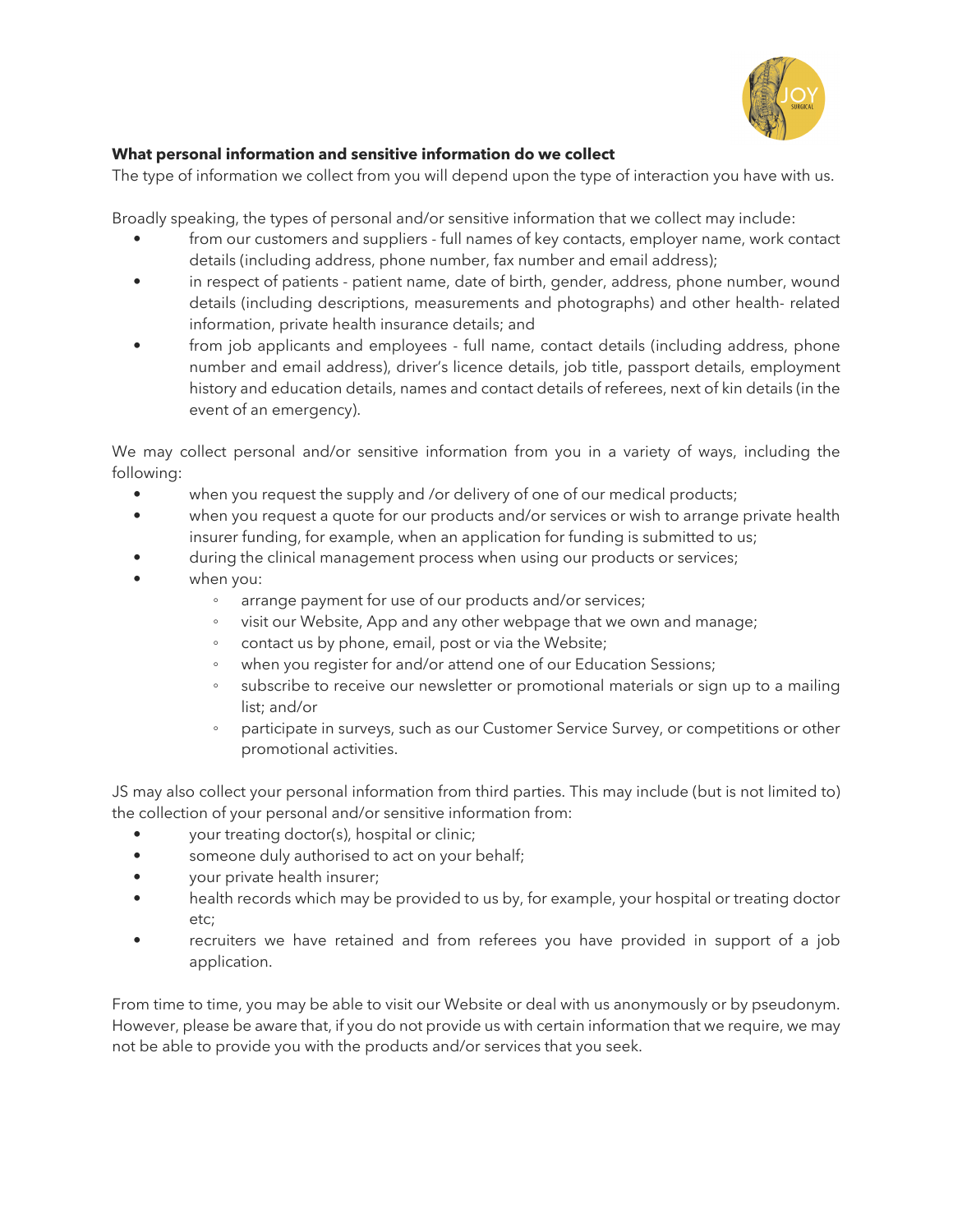

# **How do we use your personal and/or sensitive information?**

The personal and sensitive information we collect may be used in a number of ways including:

- service delivery and order fulfilment, for example, providing our products to hospitals for use with patients and arranging for the pick-up and delivery of our products to hospitals;
- liaising with treating doctors, specialists, hospitals and nursing service providers in respect of the delivery of our products and services to patients and their ongoing treatment using our products and services;
- liaising with private health insurers in respect of the funding arrangements for patients' use of our products and services;
- generating bills, managing accounts and carrying out debt-recovery functions;
- providing customer and/or technical support and other customer relationship management functions (for example enabling the fitting, activation, maintenance and management of a patient's use of our products;
- dealing with enquiries or complaints;
- collecting and analysing product performance, service and reliability data;
- if you are a health care professional, providing JS Medical Education Sessions and other training in respect of the use of our products which may include marketing these products to you. You may be contacted by post or, when you have given us permission to do so, by telephone, email, text messaging or other established electronic methods;
- carrying out market research and product analysis and development;
- complying with our obligations under the law;
- training our staff;
- in the event of a change of business ownership, merger, sale or other business transaction, transferring your information to a successor entity;
- for various communications and marketing purposes and product and therapy enhancement;
- conducting our internal business and management processes, for example accounting or auditing purposes; and
- for any other purposes that would be reasonably expected.

# **How to opt-out of marketing materials?**

From time to time, if you are a healthcare professional, we may use your personal information for the purposes of marketing our products and services or to inform you of new products, promotions or events, including training sessions that we believe you may be interested in. If you no longer wish to receive our marketing communications, you can opt out by:

- writing to us at the Contact Details below and informing us that you no longer wish to receive these marketing materials;
- in relation to any direct marketing email, clicking the "unsubscribe" link at the bottom of each email; or
- informing your usual JS Representative.

Please be aware that we may still need to send you essential information (rather than marketing information) from time to time.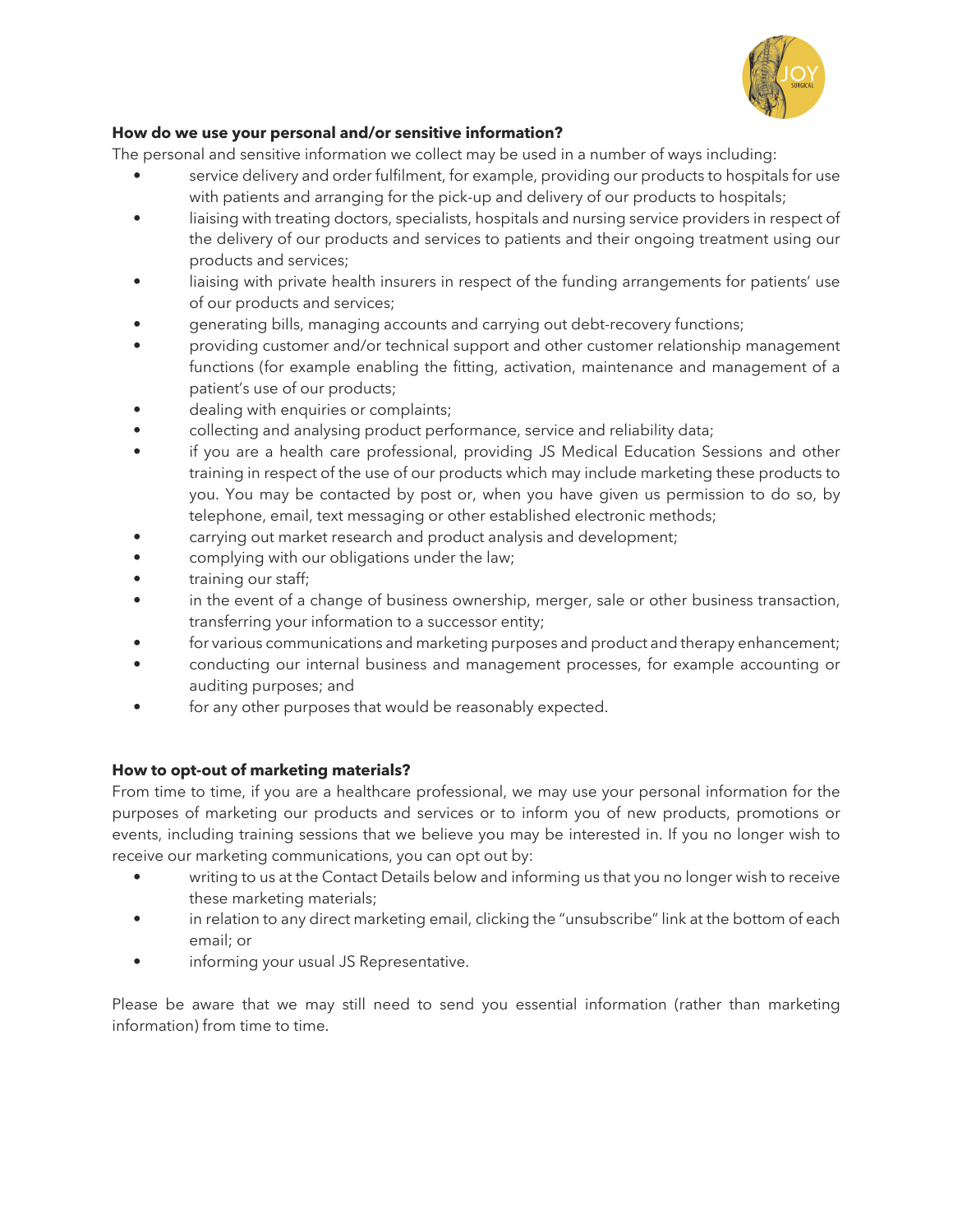

# **Is personal and/or sensitive information disclosed to third parties?**

JS may disclose personal and/or sensitive information to third parties in certain circumstances including (but not limited to) the following:

- in respect of the availability, use and delivery of our products and services to treating doctors, specialists, hospital staff, third party nursing service providers and private health insurers;
- to other members of the JS Group of Companies (including those who may be located overseas);
- to other third parties who we engage to help us run our business such as couriers and other delivery service providers to arrange the delivery / collection of our products; pay roll service providers; debt collection agencies and other parties that assist with debt-recovery functions;
- your duly authorised representatives (such as your guardian, care-giver, healthcare professional, hospital, health insurer or other health service provider);
- to our professional advisors, including lawyers, accountants, tax advisors and auditors; or
- law enforcement bodies, Courts of law or as otherwise required or authorised by law;
- regulatory or government bodies for the purposes of resolving complaints or disputes both internally and externally or to comply with any investigation by one of those bodies;
- if our business is sold, restructured or integrated with another group of companies, to the new owner, to be used in the same ways set out in this Privacy Policy;
- any other person or for any other purposes that would be reasonably expected.

We transfer your personal and sensitive information to overseas recipients for business operational, support and continuity purposes, for example, when we use IT service providers or data storage services which are located overseas. These overseas recipients may include members of the JS Group of Companies.

With your consent, we may also transfer personal and sensitive information (including, but not limited to, audio-visual materials such as video, audio or photographs) to overseas recipients for communications and marketing purposes, product and therapy enhancement or for any of the purposes listed above. Wound or procedure details, including photos, may be incorporated into marketing or clinical materials, which may be distributed to recipients anywhere in the world. These details are always deidentified, and always obtained with the prior consent of the patient involved.

Before JS does disclose any personal and/or sensitive information to a third party, we take reasonable steps to ensure the third party will protect your personal and sensitive information in accordance with Australian privacy laws and in a manner consistent with this Privacy Policy. Third parties are required to restrict their use of this information to the purpose for which it was provided.

# **Does the Website use "Cookies"?**

Yes, our Website uses cookies.

Cookies are small text files that may be placed on your computer or other device by websites when you visit them. Cookies enable JS to recognise your device on a subsequent visit by that device to our Website and allows us to deliver a more personalised experience by providing information to us. Cookies are essential for some website functions and these functions will not work in the absence of those cookies.

You can use the browser privacy functions to clear the cookies already on your computer or to block cookies in the future by altering the browser privacy settings. However, please note this may cause some of the functionality of the Website to not work correctly.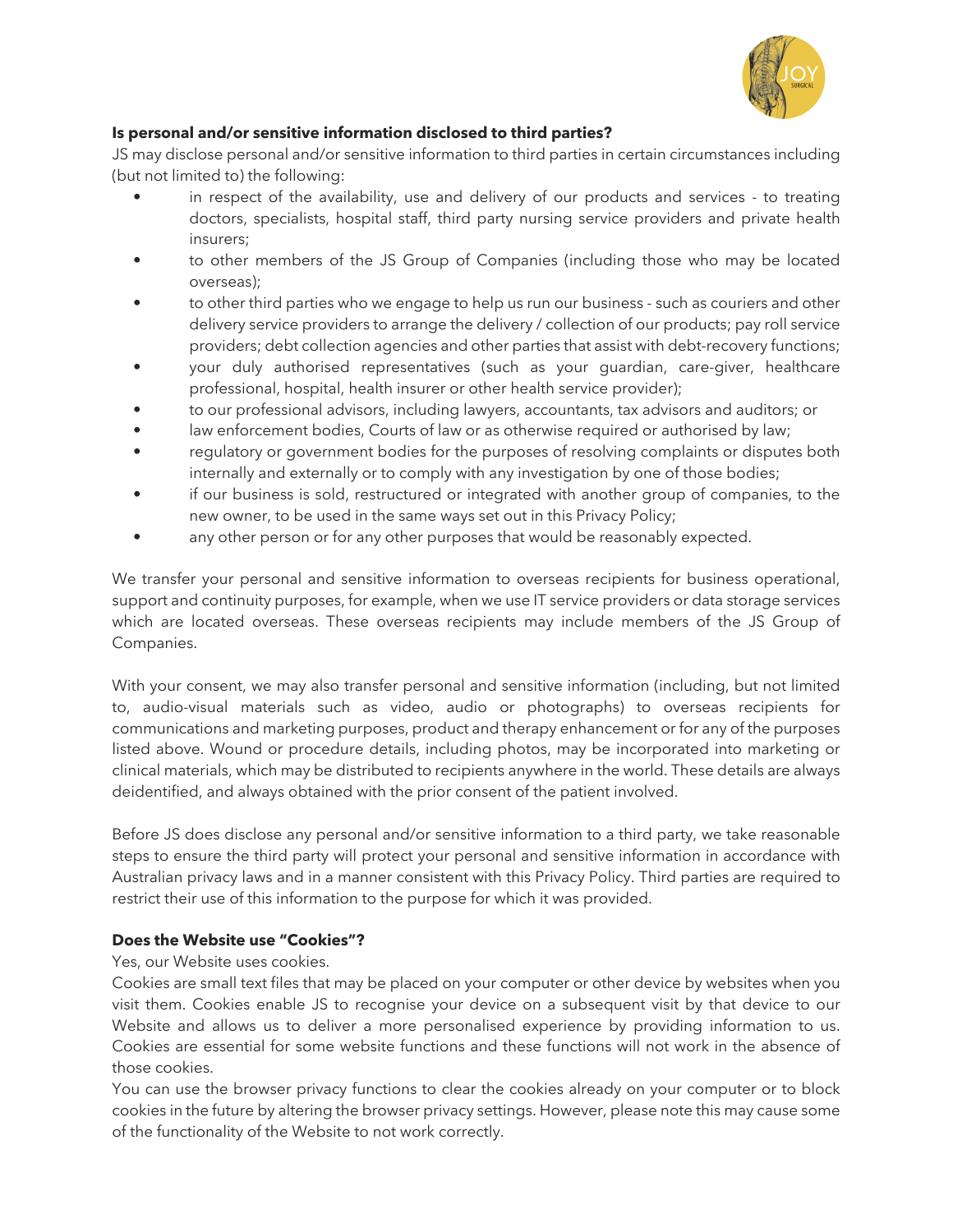

If you continue to use our Website, you are agreeing to the use of cookies.

### **Third Party Websites**

Our Website may contain links to third party websites. Please be aware that these third party websites are not subject to this Privacy Policy or our privacy standards and procedures, and we are not responsible for, nor do we endorse, the content or privacy of these sites. You will need to contact these third party sites directly to obtain their privacy policies.

### **How accurate is the personal information we hold about you?**

We take reasonable steps to ensure that the personal information we collect, use and disclose is accurate, complete and up-to-date. However, the accuracy of the information we hold depends to a large extent on the information you provide. To ensure that we have your most current personal information, please contact us when your information changes

### **What security measures do we use to protect your personal information?**

The security of your personal information is given a high priority. We take such steps as are reasonable to securely store your personal information so that it is protected from unauthorised use or access, misuse, loss, modification or unauthorised disclosure. This includes both physical and electronic security measures. Examples include the use of passwords, locked storage cabinets and secured storage rooms. Other features include:

- storing information on secured networks consistent with industry standards, which are only accessible by those employees who have special access rights to such systems;
- using industry-standard encryption technologies when transferring or receiving sensitive information;
- restrictions are placed on the electronic transfer of files; and
- our IT networks undergo necessary vulnerability testing to continually identify and remediate potential opportunities for unauthorised data access.

JS takes such steps as reasonable, in the circumstances, to destroy personal and sensitive information when the information is no longer required for any purpose for which it may be used or disclosed by JS and JS is no longer required by law to retain the information.

# **Can you access the personal and/or sensitive information we hold about you?**

Yes, however there are some exceptions by law, which we will explain to you if relevant to your request. To request access to your information, send an email to privacy@joysurgical.com. To protect your privacy, we will take reasonable steps to verify your identity before providing you with access to your information. We may charge reasonable costs for responding to your request and will respond to your request within a reasonable time.

If we refuse to grant you access, we will provide you with a written notice setting out the reasons for our refusal and the mechanisms you may use to complain about our decision.

# **Can you seek correction of the personal information we hold about you?**

If you think your personal information may be inaccurate, incomplete or out of date, you can request it to be updated or corrected by sending an email to privacy@joysurgical.com. We will respond to your request within 30 days and we will not charge a fee for responding to your request. JS may need to flag your records with a suitable explanation rather than changing or deleting the information. To protect your privacy, we will take reasonable steps to verify your identity before correcting or adding notes to our records. If we refuse to correct your information, we will provide you with a written notice setting out